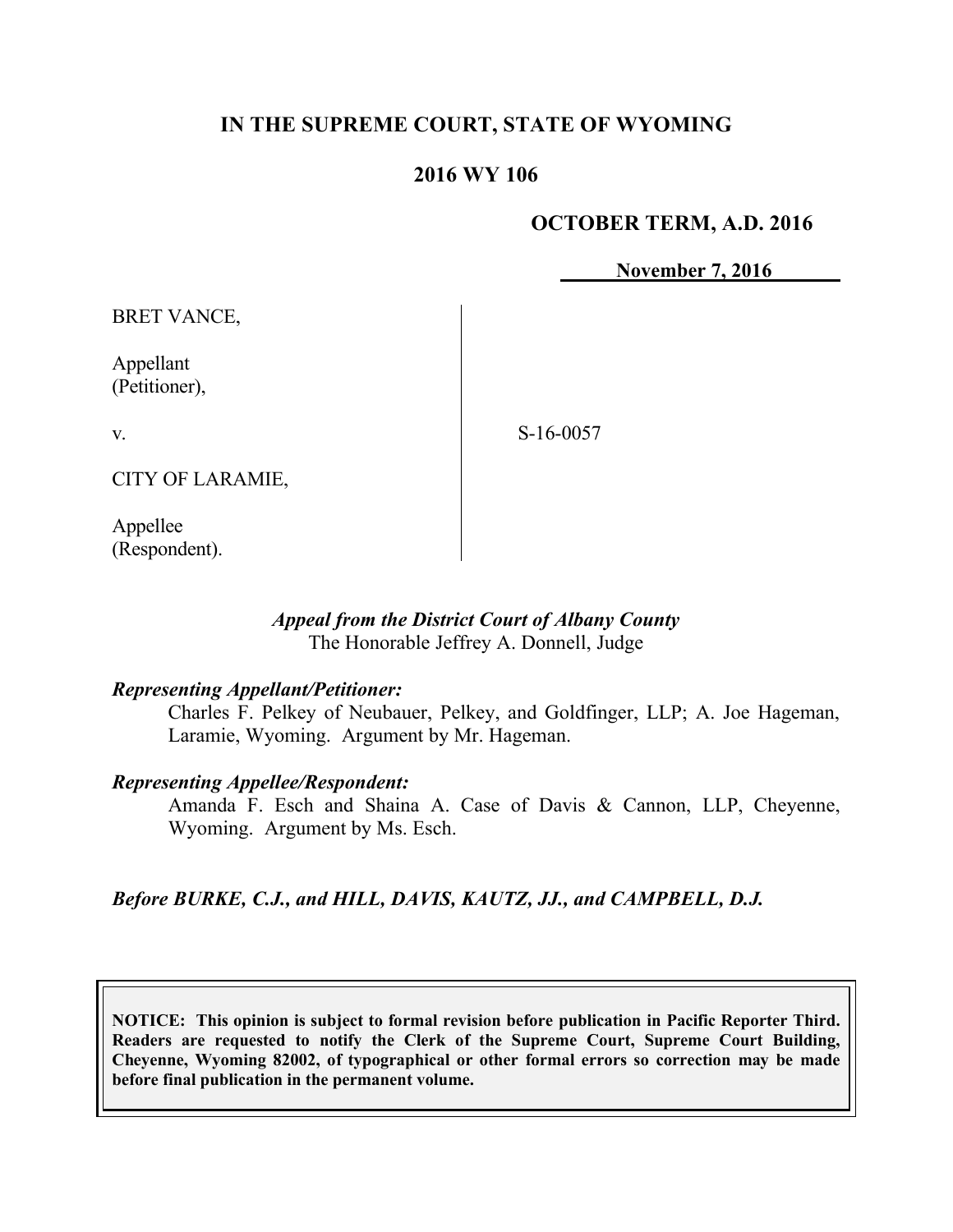# **KAUTZ,** Justice.

[¶1] Appellee/Respondent City of Laramie (City) discharged Appellant/Petitioner Bret Vance from his position as a firefighter after random breathalyzer tests performed while he was on duty detected alcohol in his system. He appealed the discharge, and after an evidentiary hearing, the Civil Service Commission (Commission) reduced his discipline from discharge to a suspension (Commission Decision #1). Both the City and Mr. Vance petitioned the district court for review of the Commission's decision. The district court reversed, concluding the Commission had applied the wrong legal standard and remanded the matter for further agency proceedings.

[¶2] Upon remand, the Commission considered the same evidentiary record and ruled in favor of Mr. Vance, finding that the breathalyzer tests were invalid (Commission Decision #2). The City petitioned the district court for review, and it again reversed and remanded. The court concluded the record and the law did not support the Commission's determination that the tests were invalid.

[¶3] Considering the matter for the third time, the Commission consented to Mr. Vance's discharge (Commission Decision #3). Mr. Vance petitioned the district court for review, but it dismissed his petition. Mr. Vance appealed to this Court, and we requested additional briefing on whether the district court had jurisdiction to consider the City's earlier petitions for review of the Commission decisions.

[¶4] We conclude the legislature did not grant cities the right to judicial review of commission decisions refusing to consent to employee discharges. Consequently, the district court did not have subject matter jurisdiction to consider the City's petition for review of Commission Decision #2. Because the district court lacked jurisdiction to review the Commission's decision, it was final. We dismiss this appeal.

### **ISSUE**

[¶5] The dispositive issue in this case is: Whether the district court had subject matter jurisdiction to consider the City's petition for review of Commission Decision #2, in which it refused to consent to Mr. Vance's discharge.

### **FACTS**

[¶6] On December 5, 2012, Mr. Vance reported for work as a shift commander for the City's fire department and was notified that he had been randomly selected for alcohol detection testing. Two breathalyzer tests performed minutes apart detected a low level of alcohol in his blood stream. Mr. Vance had previously been disciplined for testing positive for cocaine in 2010. Under the City's policies, a second drug or alcohol violation could result in discipline up to and including termination of employment. The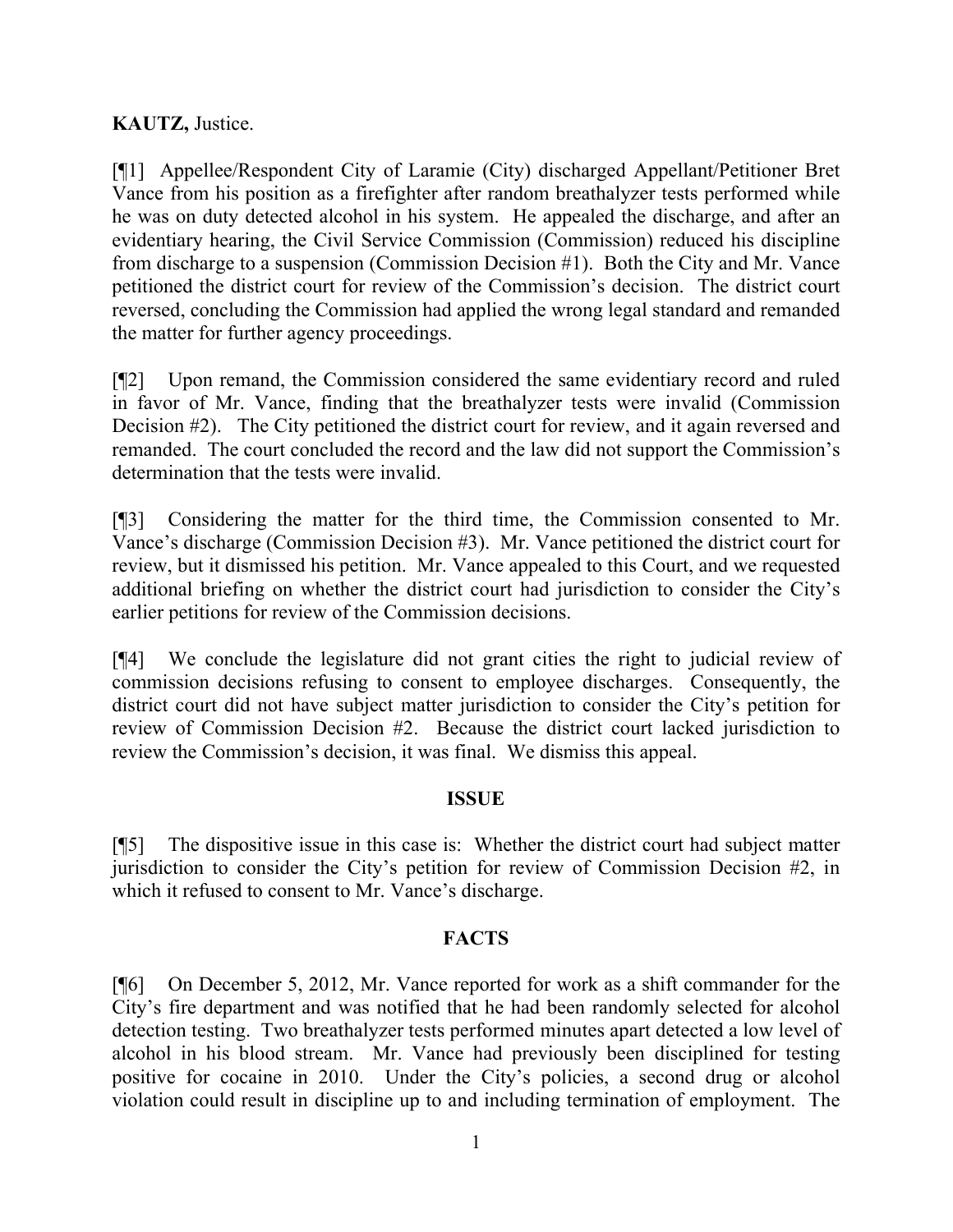City issued a disciplinary order discharging Mr. Vance from the fire department, and he requested a hearing before the Commission.

[¶7] The Commission held an evidentiary hearing, applied the civil service rules and the City's personnel rules, and determined in Commission Decision #1 that the reason for the City's discipline decision was "partially justified." It reduced the disciplinary action from discharge to a two-month unpaid suspension. The City petitioned the district court for review, and Mr. Vance cross-petitioned. The district court reversed Commission Decision #1, concluding the legal standard applied by the Commission did not comply with Wyo. Stat. Ann. § 15-5-112(b) (LexisNexis 2015), which required the Commission to determine whether the reason for discharge was "sufficient and established" and did not authorize it to determine that the reason was "partially justified." The district court remanded the matter to the Commission for application of the correct standard.

[¶8] The Commission considered the same evidentiary record and, in Commission Decision #2, refused to consent to Mr. Vance's discharge. It ruled that the City's reason for discharging him was not sufficient and established because the breathalyzer tests did not comply with Department of Transportation (DOT) standards. The City petitioned the district court for review, and the court again reversed and remanded. The district court concluded the Commission's determination that the breathalyzer test results were invalid was not supported by the law or the evidence. The district court ordered the Commission to accept and consider the breathalyzer test results on remand. After deliberating the matter for a third time and in accordance with the district court's directive that it accept and consider the breathalyzer test results, the Commission ruled in Commission Decision #3 that the City properly discharged Mr. Vance because he violated the policy that prohibits employees from being on duty with "any detectable" blood alcohol concentration.

[¶9] Mr. Vance filed a petition for review, and the district court dismissed his petition because, instead of raising issues about the Commission's most recent decision, Mr. Vance challenged the district court's previous order requiring the Commission to accept and consider the breathalyzer results. Mr. Vance appealed to this Court. We requested additional briefing on whether the district court had jurisdiction to consider the City's petitions for review of Commission Decisions #1 and #2.

# **STANDARD OF REVIEW**

[¶10] We raised, on our own motion, the issue of whether the district court had jurisdiction to consider the City's petitions for review. "A challenge to subject matter jurisdiction may be asserted at any time by any interested party or *sua sponte* by the court at the trial or appellate level." *Ahearn v. Anderson–Bishop P'ship,* 946 P.2d 417, 422 (Wyo. 1997). *See also SAS v. Dep't of Family Servs. (In re AGS),* 2014 WY 143, ¶ 15, 337 P.3d 470, 476 (Wyo. 2014). If the district court did not have subject matter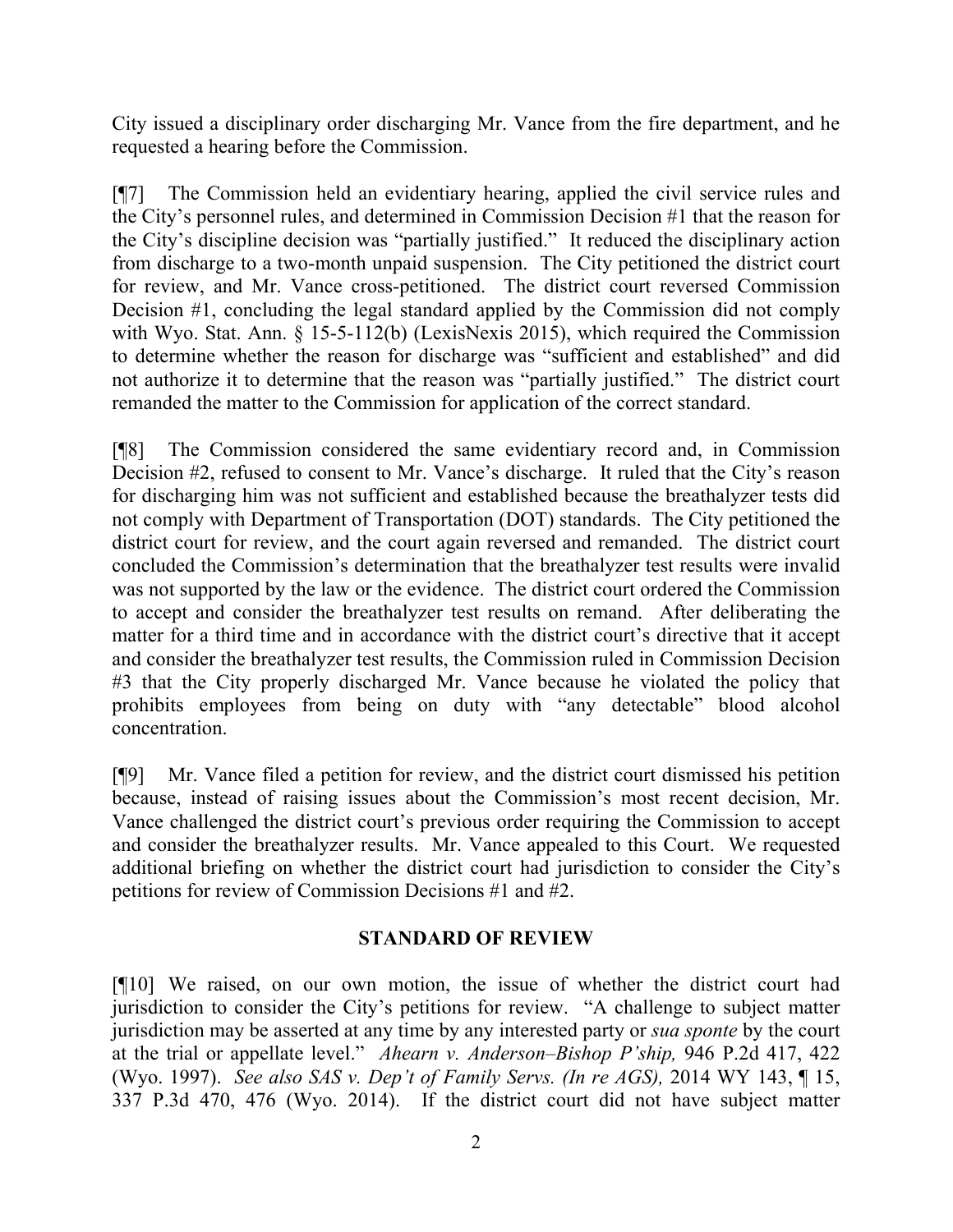jurisdiction over the City's petitions for review, we also lack jurisdiction. *Edsall v. Moore,* 2016 WY 71, ¶ 10, 375 P.2d 799, 801 (Wyo. 2016), citing *Platte Dev. Co. v. State, Envtl. Quality Council,* 966 P.2d 972, 974 (Wyo. 1998).The existence of subject matter jurisdiction is a question of law, subject to *de novo* review*. Poignee v. State,* 2016 WY 42, ¶ 8, 369 P.3d 516, 518 (Wyo. 2016); *Harmon v. Star Valley Med. Ctr.,* 2014 WY 90, ¶ 14, 331 P.3d 1174, 1178 (Wyo. 2014) (citations omitted).

#### **DISCUSSION**

#### **A. Statutory Right to Judicial Review of Commission Decisions**

[¶11] "'The right to judicial review of administrative decisions is entirely statutory.'" *Casper Iron & Metal, Inc. v. Unemployment Ins. Comm'n of Dep't of Employment,* 845 P.2d 387, 391 (Wyo. 1993), quoting *Sellers v. Employment Sec. Comm'n,* 760 P.2d 394, 395 (Wyo. 1988). *See also Lyles v. State ex rel. Div. of Workers' Comp.,* 957 P.2d 843, 846 (Wyo. 1998). Stated another way, judicial review of an administrative decision is not available unless made so by statute. *Industrial Siting Council v. Chicago and North Western Transp. Co.,* 660 P.2d 776, 778 (Wyo. 1983). To determine whether the district court had jurisdiction over the City's petition for review, we must interpret the relevant statutes. Statutory interpretation is a question of law subject to *de novo* review*. Albertson's, Inc. v. City of Sheridan,* 2001 WY 98, ¶ 7, 33 P.3d 161, 164 (Wyo. 2001); *Anderson Highway Signs and Supply, Inc. v. Close,* 6 P.3d 123, 124 (Wyo. 2000).

[¶12] Our focus, when interpreting statutes, is on determining the legislature's intent. Generally, we look to the "'ordinary and obvious meaning" of the statutory language. *Albertson's,* ¶ 7, 33 P.3d at 164, quoting *Kirbens v. Wyoming State Board of Medicine,* 992 P.2d 1056, 1060 (Wyo. 1999). In ascertaining the meaning of a given law, we consider and construe in harmony all statutes relating to the same subject or having the same general purpose. *Thunderbasin Land, Livestock & Inv. Co. v. Laramie County,* 5 P.3d 774, 779 (Wyo. 2000).

[¶13] The Wyoming Administrative Procedure Act (WAPA), §§ 16-3-101 through 115 (LexisNexis 2015) governs proceedings involving administrative agencies. Section 16-3- 114(a), which generally follows the Model State Administrative Procedures Act, provides for judicial review of agency action:

> (a) Subject to the requirement that administrative remedies be exhausted and **in the absence of any statutory or common-law provision precluding or limiting judicial review, any person aggrieved or adversely affected in fact by a final decision of an agency** in a contested case, or by other agency action or inaction, or any person affected in fact by a rule adopted by an agency, **is entitled to judicial review**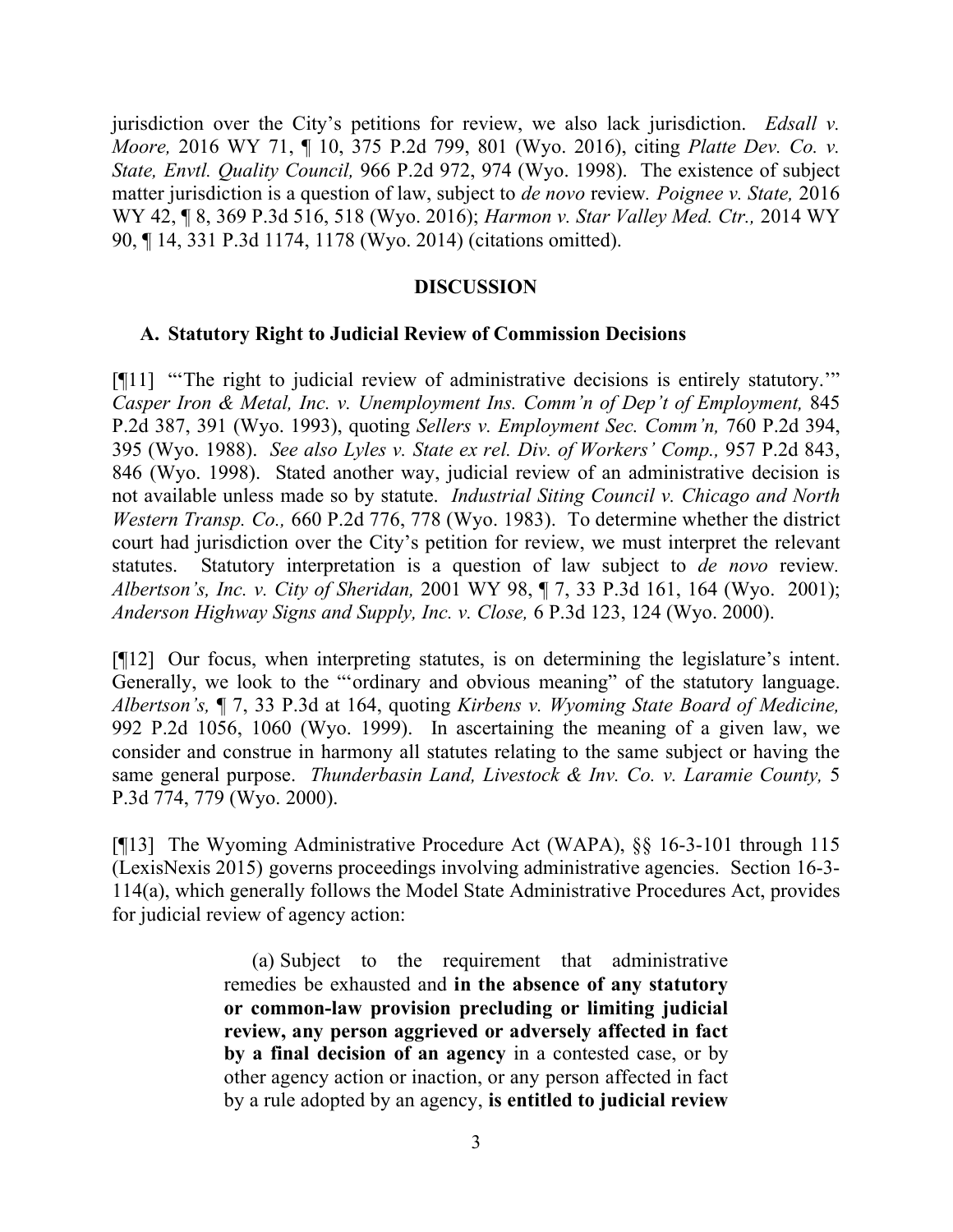#### **in the district court** . . . .

Section 16-3-114(a) (emphasis added); Model State Administrative Proc. Act 2010 § 501(b). Under § 16-3-114(a), judicial review of an administrative decision is available unless it is precluded or limited by statute or common law. By specifically referencing statutory **limitation** of review, the WAPA provides broader authority to withhold judicial review by statute than its federal counterpart, the Administrative Procedure Act (APA), which allows for judicial review "except to the extent that . . . statutes preclude judicial review." 5 U.S.C. §§ 701(a)(1) and 702.

[ $[14]$  As the language of  $\S$  16-3-114(a) indicates, agency decisions are generally reviewable. *See generally* Availability of Judicial Review of Administrative Action, 55 Geo. Wash. L. Rev. 729, 729-30 (1987). Consistent with § 16-3-114(a), we have incorporated into our case law a presumption of reviewability. In interpreting statutes we have said that, to withhold judicial review of an agency decision, we must find clear and convincing evidence the legislature intended to preclude or limit such review. *Albertson's,* ¶ 8, 33 P.3d at 164. *See also Holding's Little America v. Bd. of County Comm'rs of Laramie County,* 670 P.2d 699, 702 (Wyo. 1983), *after remand,* 712 P.2d 331 (Wyo. 1985). However, we must keep in mind that the right to judicial review of agency action is created by statute, not by the presumption. The presumption merely provides a means of interpreting substantive statutes to determine whether the legislature intended to confer a right to judicial review. *See Albertson's,* ¶¶ 7-8, 25, 33 P.3d at 164- 65.

[¶15] Section 15-5-112(b) governs a fireman's right to review of the city's decision to terminate his employment:

> (b) Discharge from a department, or reduction in grade or compensation, or both, may be made for any cause, not political or religious, which will promote the efficiency of the service, on written notice and specifications filed with the commission and served upon the person affected by the authority requesting the discharge or reduction. The person whose discharge or reduction is sought is allowed a reasonable time to answer the charges in writing and demand a hearing. The commission, after hearing or investigation, shall determine whether the reason for discharge or reduction is sufficient and established. Except as otherwise provided in subsection (c) of this section [pertaining to police departments] no person may be discharged or reduced in pay or rank without consent of the commission after a hearing, unless the action is pursuant to a classification program under W.S. 15-5-106. A copy of the specifications, notice, answer,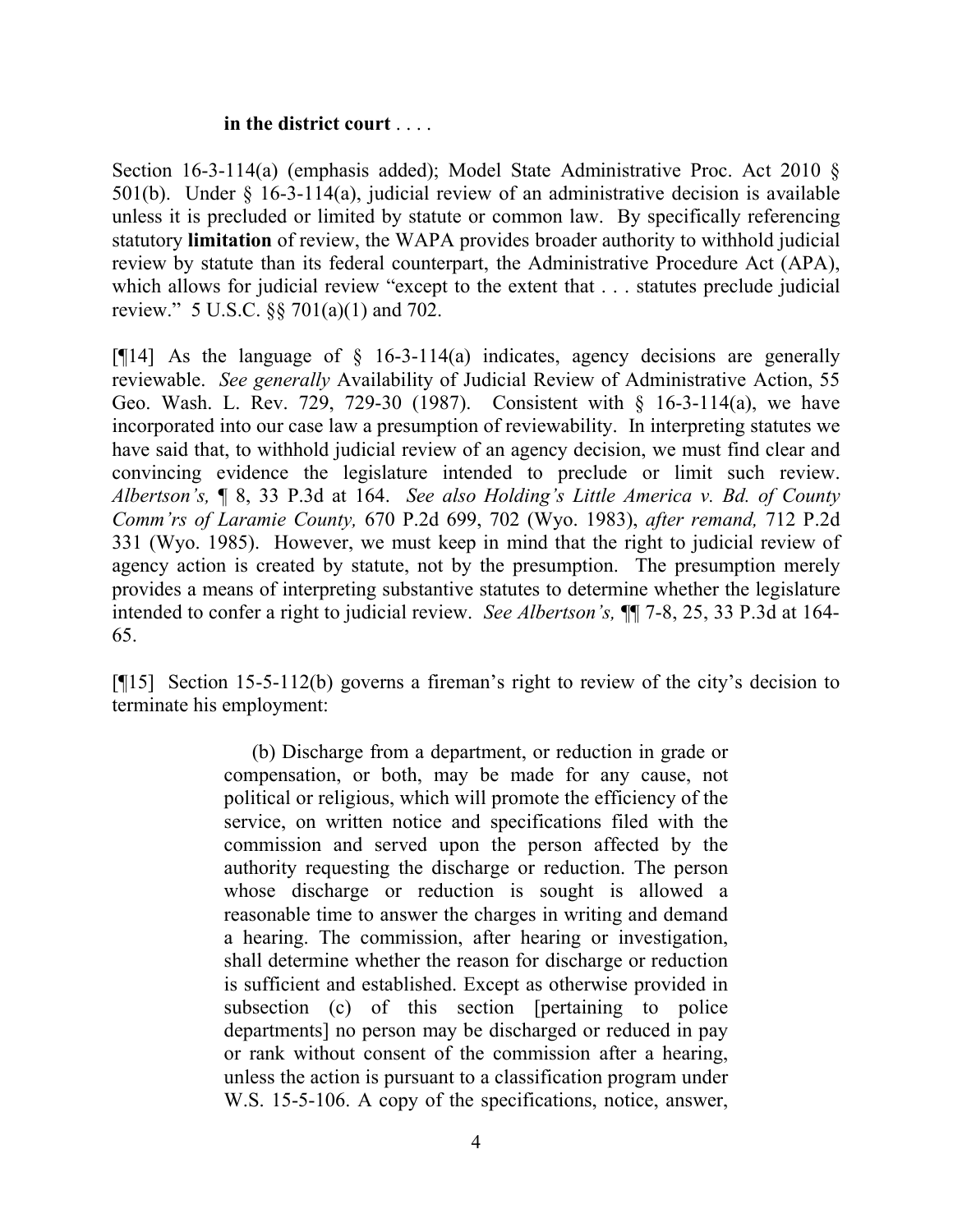consent and order of discharge or reduction are a part of the public records of the commission.

Judicial review of the commission's decision is authorized by Wyo. Stat. Ann. § 15-5- 113 (LexisNexis 2015):

> The decision of the commission discharging or reducing any person in rank or pay may be reviewed by the district court pursuant to Rule 12 of the Wyoming Rules of Appellate Procedure.

[¶16] Mr. Vance claims the City was not entitled to judicial review of Commission Decision  $#2<sup>1</sup>$ . In that order, the Commission refused to consent to the City's discharge of Mr. Vance because it found the City's reasons for the discharge based upon the failed breathalyzer tests were not sufficient and established under § 15-5-112(b). Mr. Vance argues that Commission Decision #2 was not subject to review under § 15-5-113 because the statute provides for review only of commission decisions "discharging or reducing any person in rank or pay," not for decisions refusing to discharge an employee. Stated another way, Mr. Vance argues that, because the Commission did not discharge him or reduce his rank or pay, the district court did not have subject matter jurisdiction over the City's petition for judicial review of the decision.

[¶17] The City asserts that Mr. Vance's reading of the statute is overly narrow. It maintains that, under *Keslar v. Police Civil Serv. Comm'n, City of Rock Springs,* 665 P.2d 937 (Wyo. 1983), the presumption of judicial review of administrative decisions governs and, because § 15-5-113 does not expressly prohibit the City from petitioning for review of a commission decision refusing to consent to a discharge, it is reviewable. A casual reading of *Keslar* supports the City's position; however, more careful review of the case and the legal developments since that time show the City's reliance is misplaced. $2$ 

 $\overline{a}$ <sup>1</sup> Mr. Vance's supplemental brief challenged the district court's jurisdiction to review both of the City's petitions for review. Both the City and Mr. Vance filed petitions for review of Commission Decision #1, raising questions about the legal standard applied by the Commission. At oral argument, Mr. Vance's attorney acknowledged that Mr. Vance's petition for review gave the district court jurisdiction to review Commission Decision #1. Therefore, we do not need to address the effectiveness of the City's petition for review of Commission Decision #1.

<sup>&</sup>lt;sup>2</sup> In *Regan v. City of Casper*, 494 P.2d 933, 934-35 (Wyo. 1972), we stated that either the city or the employee would have the right to judicial review after the commission made a decision on remand. However, that decision was concerned with remand procedures and WAPA requirements, not the city's statutory right to judicial review of a commission decision refusing to consent to a discharge. Because *Regan* did not analyze the statutory language included in § 15-5-113, it does not govern our decision in this case.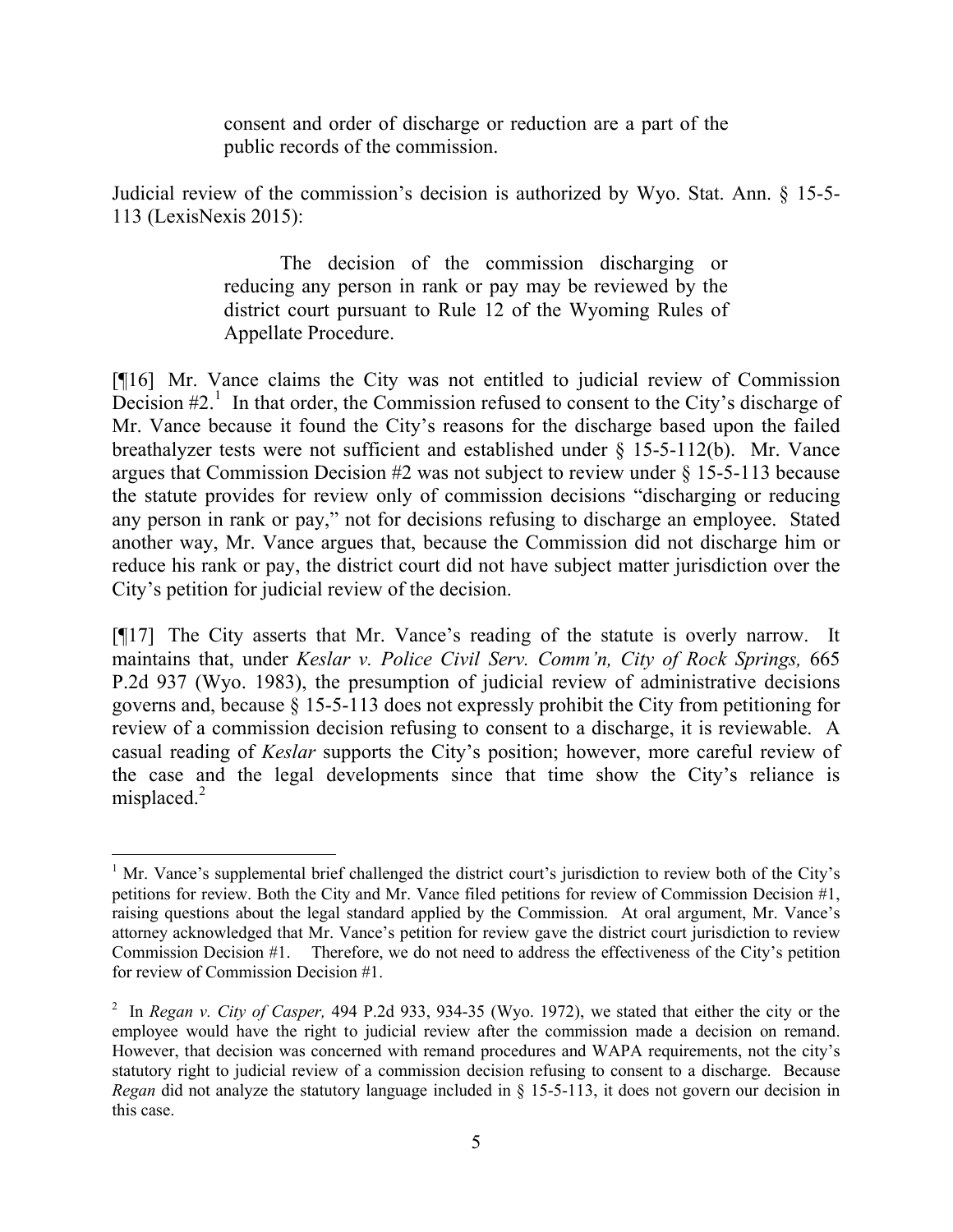## **B. The** *Keslar* **Decision**

l

[¶18] In *Keslar*, we addressed whether, under § 15-5-113, the district court had jurisdiction to consider a police department employee's petition for review of a commission decision to suspend him. We concluded that, although the statute specifically provides for review only of commission decisions discharging or reducing an employee's rank or pay, the decision suspending Keslar without pay was reviewable. *Id.*  at 941-44.

[¶19] *Keslar* discussed federal precedent which generally held that statutes allowing for judicial review of administrative decisions are broadly interpreted, while exceptions to review are narrowly interpreted.

> "Each statute must be carefully examined to discover the legislature's intent to restrict judicial review of administrative action. (*Heikkila v. Barber* (1953), 345 U.S. 229, 73 S.Ct. 603, 97 L.Ed. 972.) While it is often said that barring constitutional impediments the legislature can preclude judicial review (*See Mount St. Mary's Hosp. v. Catherwood* (1970), 26 N.Y.2d 493, 511, 518–519, 311 N.Y.S.2d 863, 260 N.E.2d 508 (Fuld, C.J., Concurring)), such intent must be made specifically manifest, and persuasive reason must exist to believe such was the legislative purpose. (*Abbott Laboratories v. Gardner* (1967), 387 U.S. 136, 87 S.Ct. 1507, 18 L.Ed.2d 681.) Only upon a showing of clear and convincing evidence of contrary legislative intent should the courts restrict access to judicial review. *Rusk v. Cort* (1962), 369 U.S. 367, 82 S.Ct. 787, 7 L.Ed.2d 809*.*" *United States Steel Corp. v. Wyoming Environmental Quality Council,* [575] P.2d 749,] 750 [(Wyo. 1983), quoting *Klein v. Fair Employment Practices Commission,* 334 N.E.2d 370, 374  $(1975).$ ]<sup>3</sup>

*Keslar,* 665 P.2d at 941 (footnote added). The *Keslar* decision continued by quoting *Abbott Laboratories* as follows:

> " \* \* \* 'The mere fact that some acts are made reviewable should not suffice to support an implication of exclusion as to others. The right to review is too important to be excluded on

<sup>3</sup> The United States Supreme Court abrogated *Abbott Laboratories* and *Rusk,* in part, in *Califano v. Sanders,* 430 U.S. 99, 97 S. Ct. 980, 51 L. Ed. 2d 192 (1977). *Califano,* 430 U.S. at 105-06, 97 S. Ct. at 984-85, held that the APA does not create an independent basis for a district court to assume subject matter jurisdiction over an administrative appeal.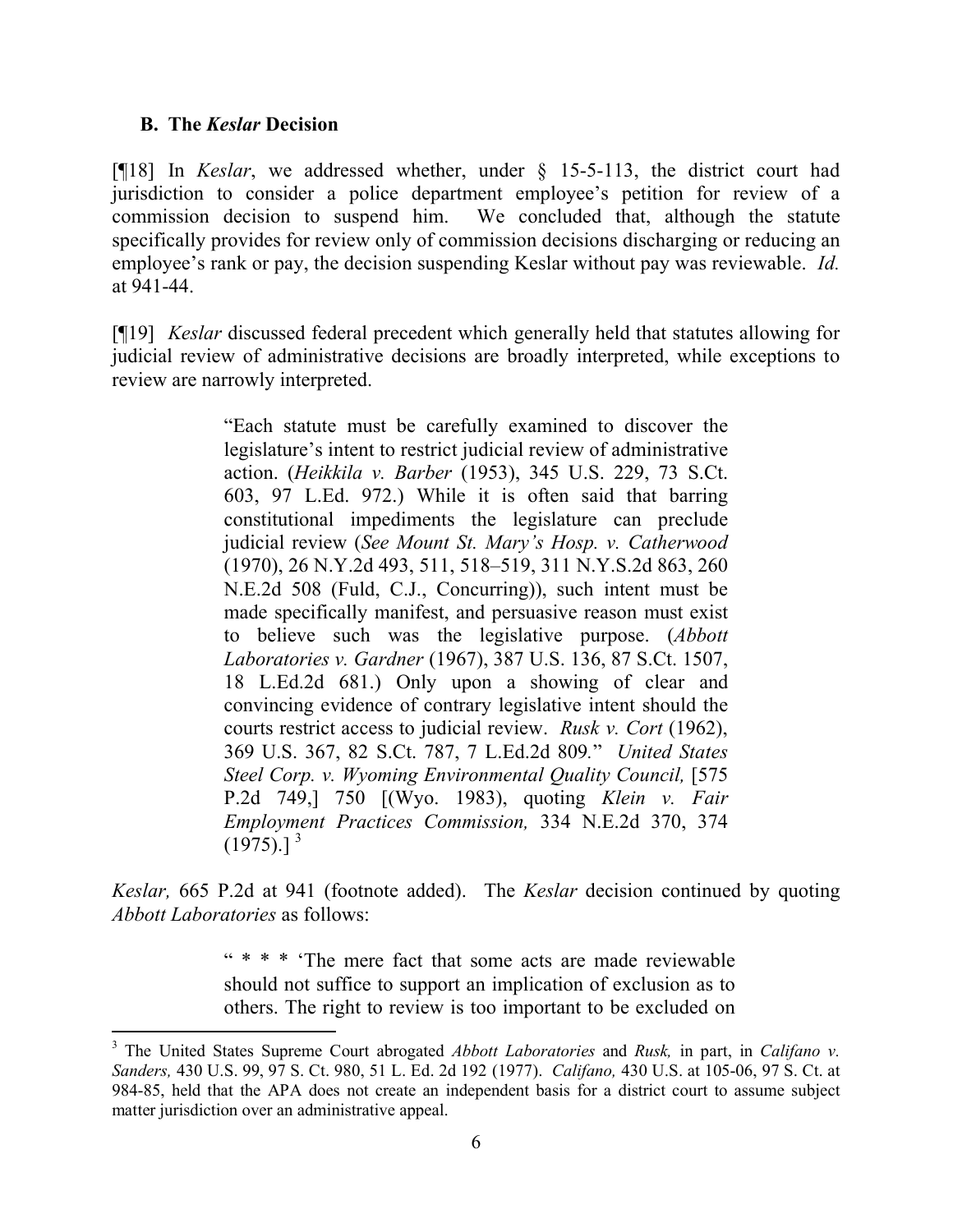such slender and indeterminate evidence of legislative intent.' Jaffe, supra [Judicial Control of Administrative Action 336– 359 (1965) ], at 357."

*Id.* at 942, quoting *Abbott Laboratories,* 87 S. Ct. at 1511-12.

[¶20] The presumption of reviewability was not, however, the sole basis for our decision in *Keslar*. We stated that, because the commission granted the employee an administrative hearing in accordance with its rules and regulations and the WAPA, "it became the law of this case that the four-day disciplinary suspension in effect was a reduction in compensation." *Id.* at 943. Thus, we concluded the suspension decision fell directly under the statutory language which provides for judicial review of commission decisions reducing an employee's pay. In that respect, *Keslar* is very different from the case at bar because the City's appeal of the Commission's decision **not to discharge** Mr. Vance clearly does not fall under the express language of § 15-5-113.

[¶21] *Keslar* also stressed that the commission's policies provided employees certain administrative protections:

> The Rock Springs Police Department Civil Service Commission, in the exercise of its discretion, had adopted the procedure provided in the Wyoming Administrative Procedure Act. Having made the choice to afford the appellant an administrative right of review, the Commission also agreed to extend to the appellant the full panoply of protection provided in the Wyoming Administrative Procedure Act, including the right to judicial review.

*Keslar,* 665 P.2d at 943 (citations omitted). *See also Mondt v. Cheyenne Police Dep't,*  924 P.2d 70, 76-80 (Wyo. 1996) (describing the civil service statutes' protection of employee rights). The City asserts that, under the same rationale, it is entitled to judicial review because it has adopted the WAPA procedures. However, the reasoning advanced in *Keslar* does not apply when we are considering the City's right to judicial review. The protections provided to employees in the commission's policies and procedures do not support extending the right to judicial review to the City. Furthermore, the City does not have the power to adopt rules that contravene Wyoming statutes. *Mondt,* 924 P.2d at 73 (stating that the commission's rules "cannot legally contravene the substantive content of the civil service statutes pursuant to which they are promulgated"). If the legislature chose to withhold from the City the right to judicial review of a commission decision refusing to consent to a discharge, the City cannot contravene that intent through adoption of WAPA procedures.

# **C. Legal Developments After** *Keslar*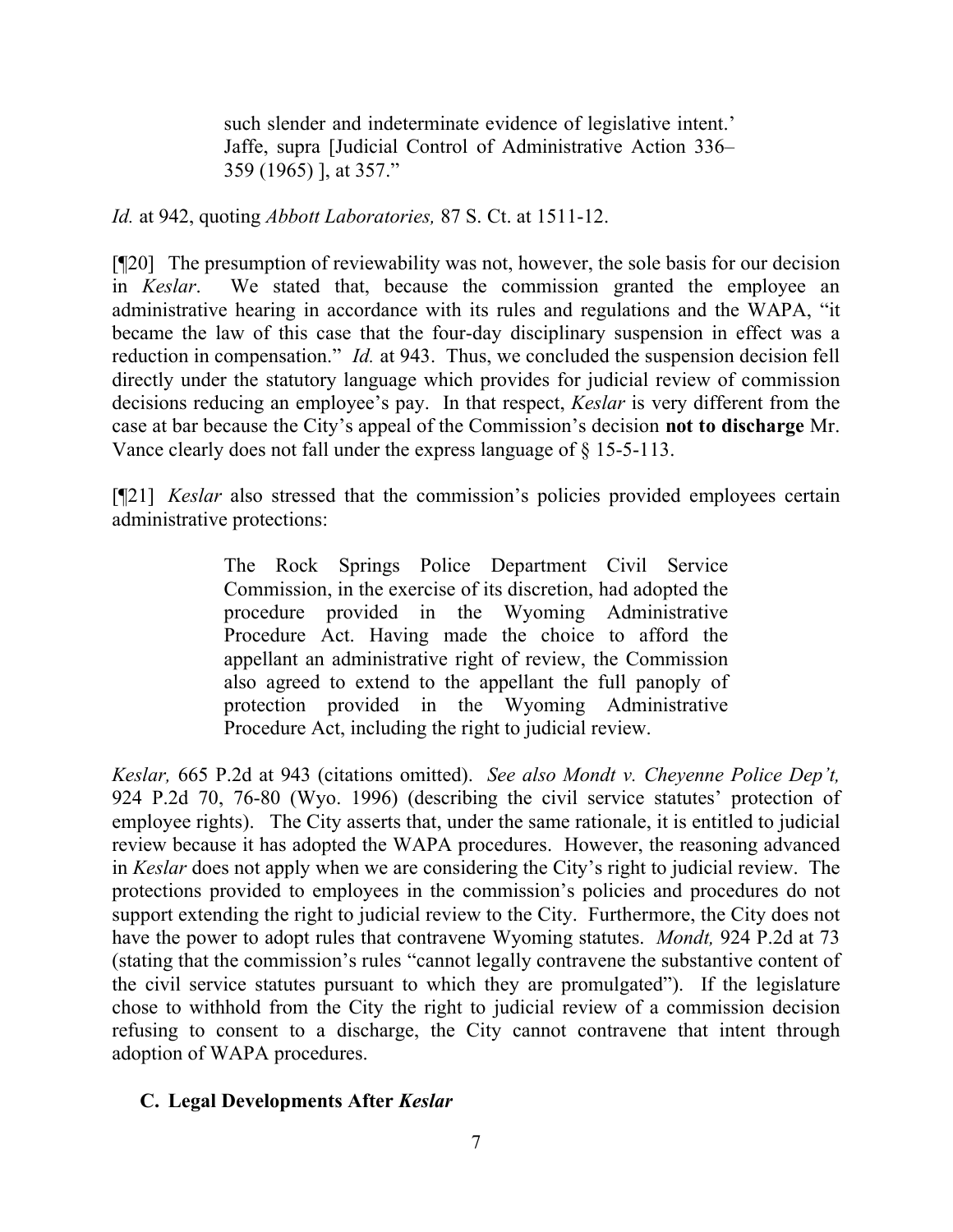[¶22] After *Keslar* was decided, the presumption of reviewability and the definition of clear and convincing evidence of legislative intent to withhold judicial review were refined by the United States Supreme Court and this Court. The Supreme Court explained in *Block v. Community Nutrition Institute,* 467 U.S. 340, 104 S. Ct. 2450, 81 L. Ed. 2d 270 (1984):

> **The presumption favoring judicial review of administrative action is just that—a presumption. This presumption, like all presumptions used in interpreting statutes, may be overcome by specific language or specific legislative history that is a reliable indicator of congressional intent**. . . . [T]he presumption favoring judicial review of administrative action may be overcome by inferences of intent drawn from the statutory scheme as a whole. In particular, at least **when a statute provides a detailed mechanism for judicial consideration of particular issues at the behest of particular persons, judicial review of those issues at the behest of other persons may be found to be impliedly precluded.**

*Block,* 467 U.S. at 349, 104 S. Ct. at 2455-56 (emphasis added and citations omitted). In other words, the right to judicial review of an agency decision is created by statute, not by the presumption, and the presumption can only recognize a right of reviewability when the statute allows that interpretation. The Supreme Court also clarified that it had, "never applied the 'clear and convincing evidence' standard in the strict evidentiary sense . . . . Rather, the Court has found the standard met, and the presumption favoring judicial review overcome, whenever the congressional intent to preclude judicial review is 'fairly discernible in the statutory scheme.' *Data Processing Serv. v. Camp*, 397 U.S. at 157, 90 S. Ct. at 832." *Block,* 467 U.S. at 350-51, 104 S. Ct. at 2456.Under *Block,* fairly discernible evidence of legislative intent to preclude judicial review can be found not only in the statute's express language, "but also from the structure of the statutory scheme, its objectives, its legislative history, and the nature of the administrative action involved." *Block*, 467 U.S. at 345, 104 S. Ct. at 2453-54. This Court recognized the *Block* rationale in *Pisano v. Shillinger,* 835 P.2d 1136, 1138-39 (Wyo. 1992).

[¶23] In *Albertson's,* 2001 WY 98, 33 P.3d 161, we applied the test from *Block* to determine whether an unsuccessful applicant for transfer of a liquor license was entitled to judicial review of the city's denial decision.We started with the express language of the statute and noted that it "only grants a right of appeal to applicants for renewal licenses or permits, and appeals by new applicants are categorically denied." *Id.,* ¶ 9, 33 P.3d at 166. The judicial review statute did not mention transfers at all. In determining whether the presumption favoring judicial review should apply, we found it significant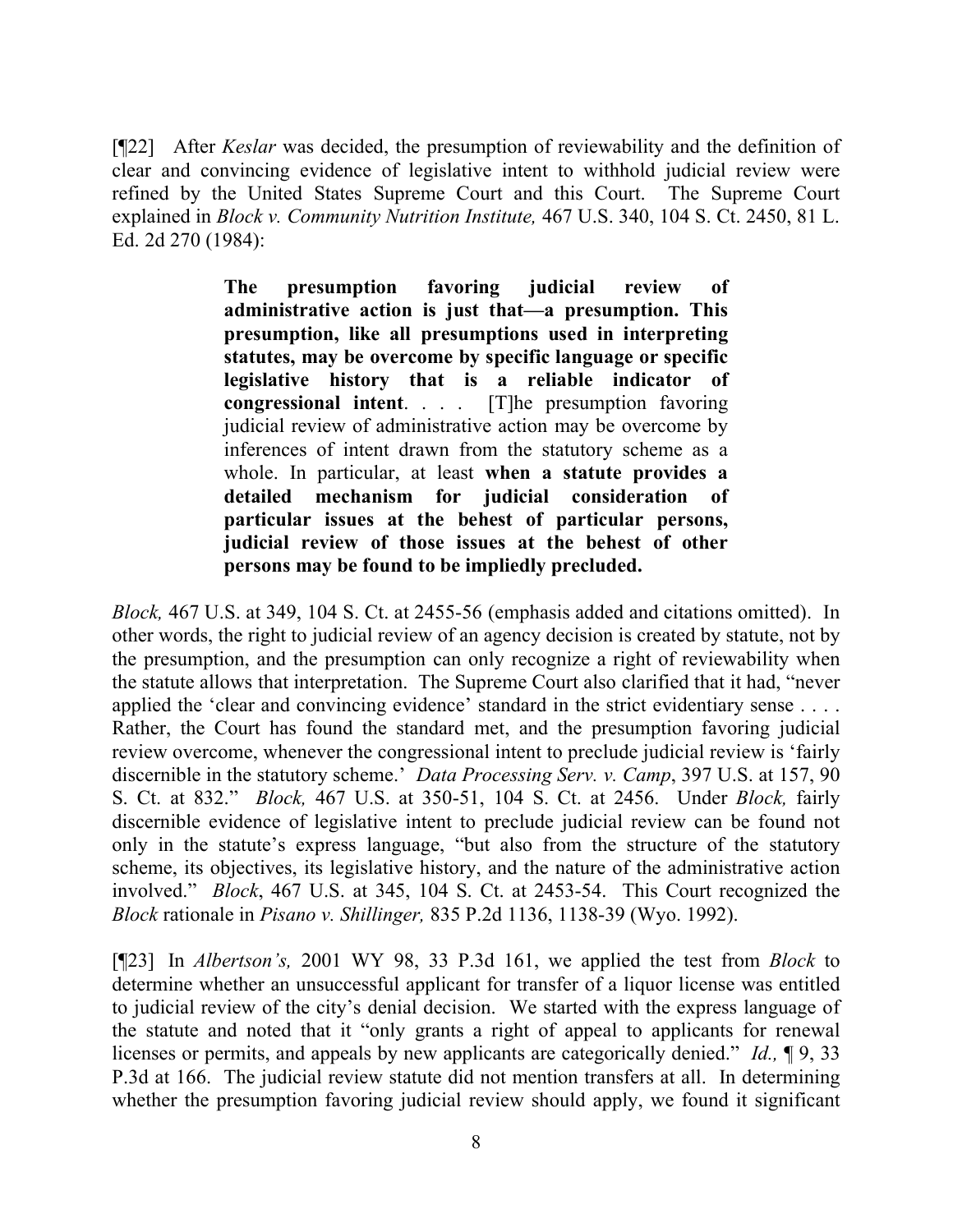that the statutory language did not "refer to appeals in a generic context." Instead, it expressly listed what parties could appeal and the types of decisions that could be appealed. We, therefore, concluded "the exclusion of the term 'transfer' from the provisions governing appeals [was] not a mere oversight, but rather it evidence[d] an affirmative legislative choice to limit such appeals." *Albertson's,* ¶¶ 9-10, 33 P.3d at 166. We also looked at the entire statutory scheme and its legislative history to finally determine that the legislature intended to limit judicial review to decisions specifically listed in the statute, and, because transfers were not included in the list, they were not subject to appeal. *Id.,* ¶¶ 15-24, 33 P.3d at 168-70.

# **D. Application of** *Block/Albertson's* **to Present Case**

[¶24] Applying this precedent in the case at bar, we must determine whether the legislature intended to limit judicial review to the decisions specifically listed in § 15-5- 113 based upon: the statutory language setting out the right to judicial review of commission decisions; the civil service statutory scheme, its objectives, and the nature of the commission's administrative action; and the legislative history. Stated another way, we will decide whether legislative intent to withhold review of a commission decision refusing to consent to a city's discharge of an employee can be fairly discerned from the statutory scheme or whether the general presumption in favor of review should prevail.

# **1. Language of § 15-5-113**

[¶25] Section 15-5-113 does not "refer to appeals in a generic context." *Albertson's,* ¶ 9, 33 P.3d at 166. Instead, it provides a discrete list of the types of commission decisions that are entitled to judicial review – "decisions discharging or reducing any person in rank or pay." Section 15-5-113. The only commission decisions delineated as subject to judicial review are those with adverse effects on the employee. The plain language of the statute, therefore, does not provide for judicial review of a commission decision refusing to consent to the city's discharge of an employee. Nevertheless, as the City argues, § 15- 5-113 does not expressly preclude judicial review of a commission decision refusing to uphold the discharge. A simple application of the presumption in favor of judicial review, including the *Abbott Laboratories'* statement quoted in *Keslar,* 665 P.2d at 942, that "[t]he mere fact that some acts are made reviewable should not suffice to support an implication of exclusion," might result in a finding of reviewability. On the other hand, such a finding of reviewability would ignore the "detailed mechanism for judicial consideration of particular issues" chosen by the legislature, effectively rendering the plain language of the statute meaningless. *Block,* 467 U.S. at 349, 104 S. Ct. at 2456.

[¶26] In accordance with the cases decided after *Keslar,* we look beyond the fact that the language of the statute does not expressly preclude review to determine whether there is fairly discernible evidence that the legislature intended to limit judicial review to the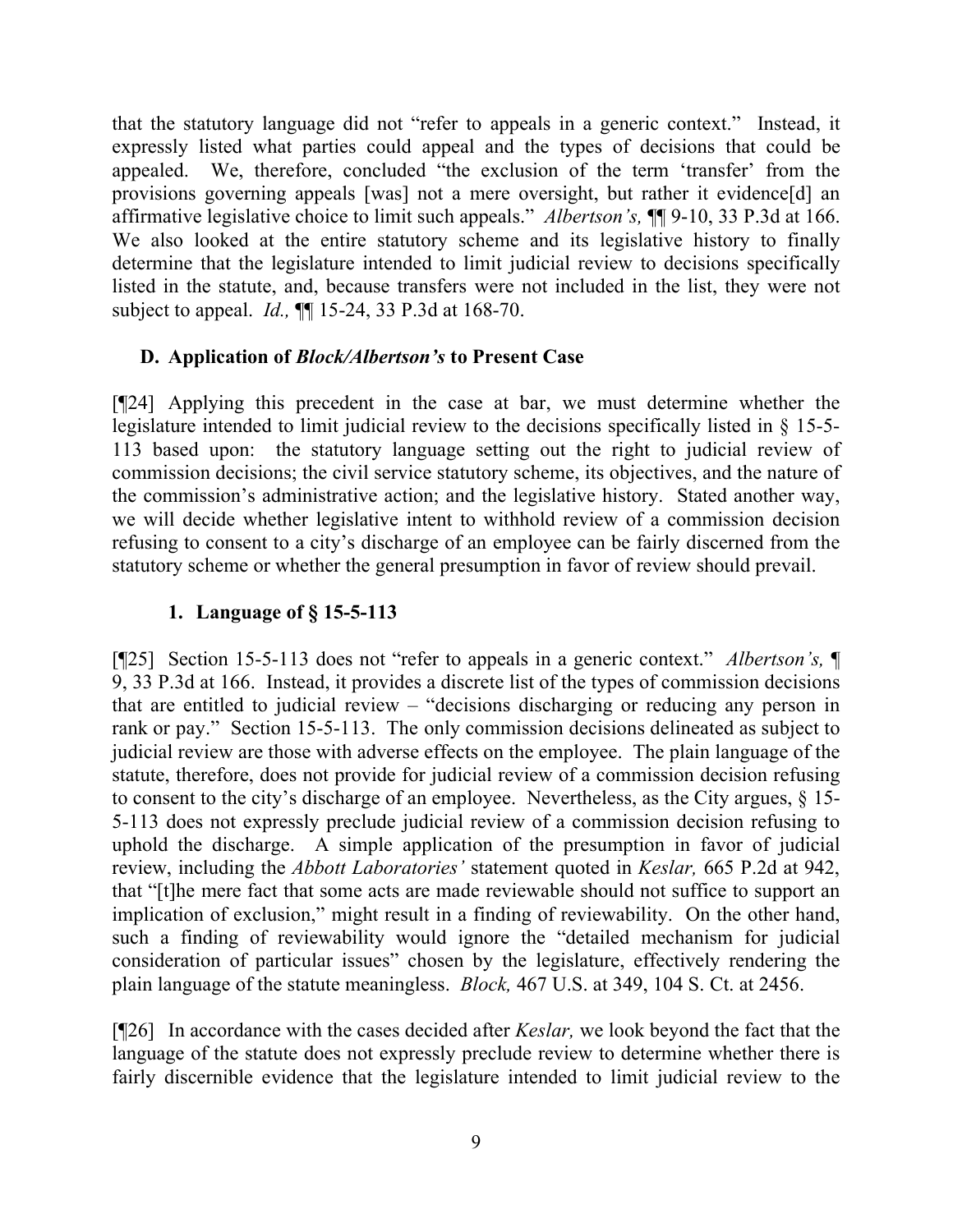decisions specifically listed in § 15-5-113. In making that determination, we consider the other *Block* factors*.*

# **2. Structure and Objectives of Civil Service Statutory Scheme and the Nature of the Administrative Action**

[¶27] The structure and objectives of the civil service statutory scheme and the nature of the administrative action are relevant in determining whether the legislature intended to grant cities judicial review of commission decisions refusing to consent to discharges. Because these factors are related, we will consider them together*. See, e.g.*, *Albertson's, supra.* 

[¶28] Wyo. Stat. Ann. §§ 15-5-101 through 122 (LexisNexis 2015) provides a comprehensive system for civil service commission regulation of fire and police department employment matters in municipalities with populations of 4,000 or more people. The civil service commission is appointed by the city's mayor and confirmed by the city's governing body. One of the three members of the commission may "be appointed from the governing body." Section 15-5-103. The commission is responsible for determining which persons are eligible for employment with fire and police departments. "Except as otherwise provided by law, no person may be employed or appointed in the fire or police department except from the list of eligible persons certified by the commission<sup>[]</sup> to the governing body." Section 15-5-105(a). The commission is also responsible for classifying the various employment positions within the departments, determining by examination whether individuals are fit to perform the services associated with their positions, and developing and enforcing rules for promotion. Sections 15-5-105 through 108, 119. *See, e.g.*, *City Council of Laramie v. Kreiling,* 911 P.2d 1037 (Wyo. 1996) (describing the role of the civil service commission in police department employment matters); *Tremblay v. Reid,* 700 P.2d 391 (Wyo. 1985) (upholding commission's enforcement of its medical and health requirements for firefighters).

[¶29] In addition to overseeing the hiring and promotion of all fire department employees, "no person may be discharged or reduced in pay or rank without **consent** of the commission." Section 15-5-112(b) (emphasis added). The city initiates the disciplinary action by filing written notice and specifications with the commission and serving the same upon the employee "**requesting** the discharge or reduction." *Id.*  (emphasis added).The employee "whose discharge or reduction is sought is allowed a reasonable time to answer the charges in writing and demand a hearing." "After a **hearing or investigation**," the commission decides whether to "**consent"** to the city's action by determining if the "reason for discharge or reduction is sufficient and established." Section 15-5-112(b) (emphasis added).

[¶30] The civil service statutory scheme shows that the legislature intended for the commission to exercise the city's responsibilities for police and fire department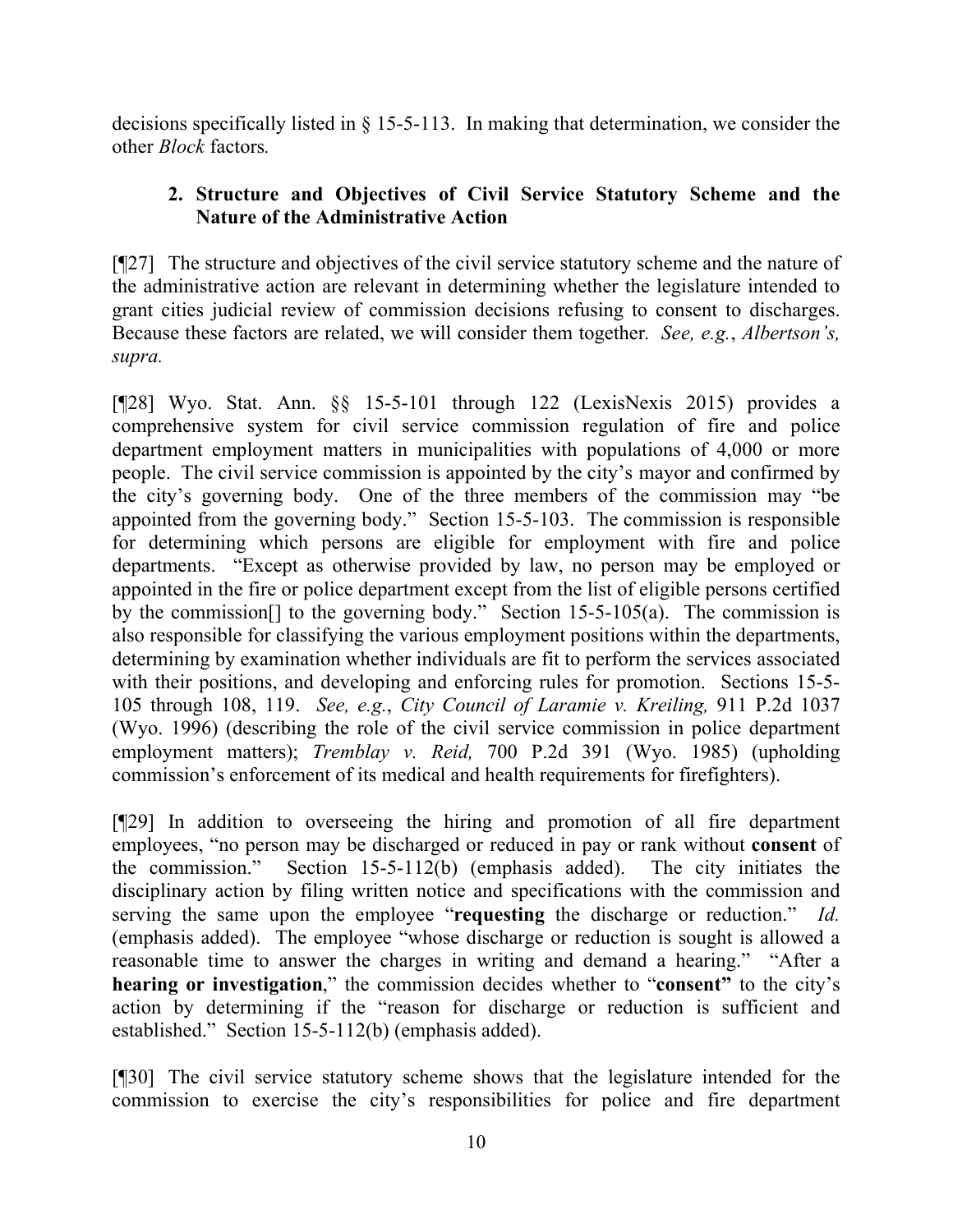employment decisions. *See generally City of Rock Springs v. Police Protection Ass'n,*  610 P.2d 975 (Wyo. 1980) (reviewing the commission's responsibilities in appointing employee); *Fristam v. City of Sheridan,* 206 P.2d 741, 747 (Wyo. 1949) (stating the role of the commission is to provide a helping hand to the city in the efficient administration of municipal affairs). It is telling that, in  $\S$  15-5-112(b), the legislature referred to the city's notice of discharge as a "request"; directed that no employee discharge or reduction in grade or compensation can become final without commission "consent"; and gave the commission power to investigate and hold hearings on the disciplinary matters.

[¶31] The statutory scheme demonstrates that the commission is not an independent agency that reviews the city's final employment decision; instead, it plays an integral role in making employment decisions. The commission is, in all respects, the final decision maker for the city on department employment matters. The commission's action is, in effect, the city's action. In other words, the commission is acting for the city itself. *See City of Jackson v. Little,* 245 So. 2d 204 (Miss. 1971) (holding municipality could not appeal civil service commission decision because, under Mississippi law, the commission makes the city's final decisions on police department employment matters). *Compare Crofts v. State ex rel. Dep't of Game & Fish,* 2016 WY 4, 367 P.3d 619 (Wyo. 2016) (Office of Administrative Hearings is not connected to the Game & Fish Department and conducts independent review of the agency's employment decisions). Given the role the commission performs in all department employment matters, it is not surprising the legislature would have chosen to deny the city a right to challenge its own (the commission's) final employment decision in court by limiting judicial review to employee challenges of discharge or reduction in pay or rank decisions.

[¶32] The *Keslar* decision implicitly recognized that the commission was the city's final decision maker when it named the commission, rather than the department or city, as the respondent/appellee on appeal. That alignment of parties shows that the city was not a separate party from the commission, but rather, the commission's decision was the city's decision. Similarly, in the unemployment insurance context, the department and commission are aligned as parties when commission decisions are appealed and the commission is often named as the respondent in such actions. *See, e.g*., *Koch v. Dep't of Employment, Unemployment Ins. Comm'n,* 2013 WY 12, 294 P.3d 888 (Wyo. 2013); *Clark v. State, ex rel. Dep't of Workforce Services, Unemployment Ins. Comm'n,* 2016 WY 89, 378 P.3d 310 (Wyo. 2016).

[ $[$ ][33] In addition, the scope of judicial review under  $\S$  15-5-113 is the same as the scope of the commission's administrative decision-making in  $\S$  15-5-112(b). If the legislature had intended to allow judicial review of all commission decisions, including those adverse to the city such as a decision not to consent to a discharge, it logically would have expanded the list of decisions subject to judicial review beyond those subject to commission review.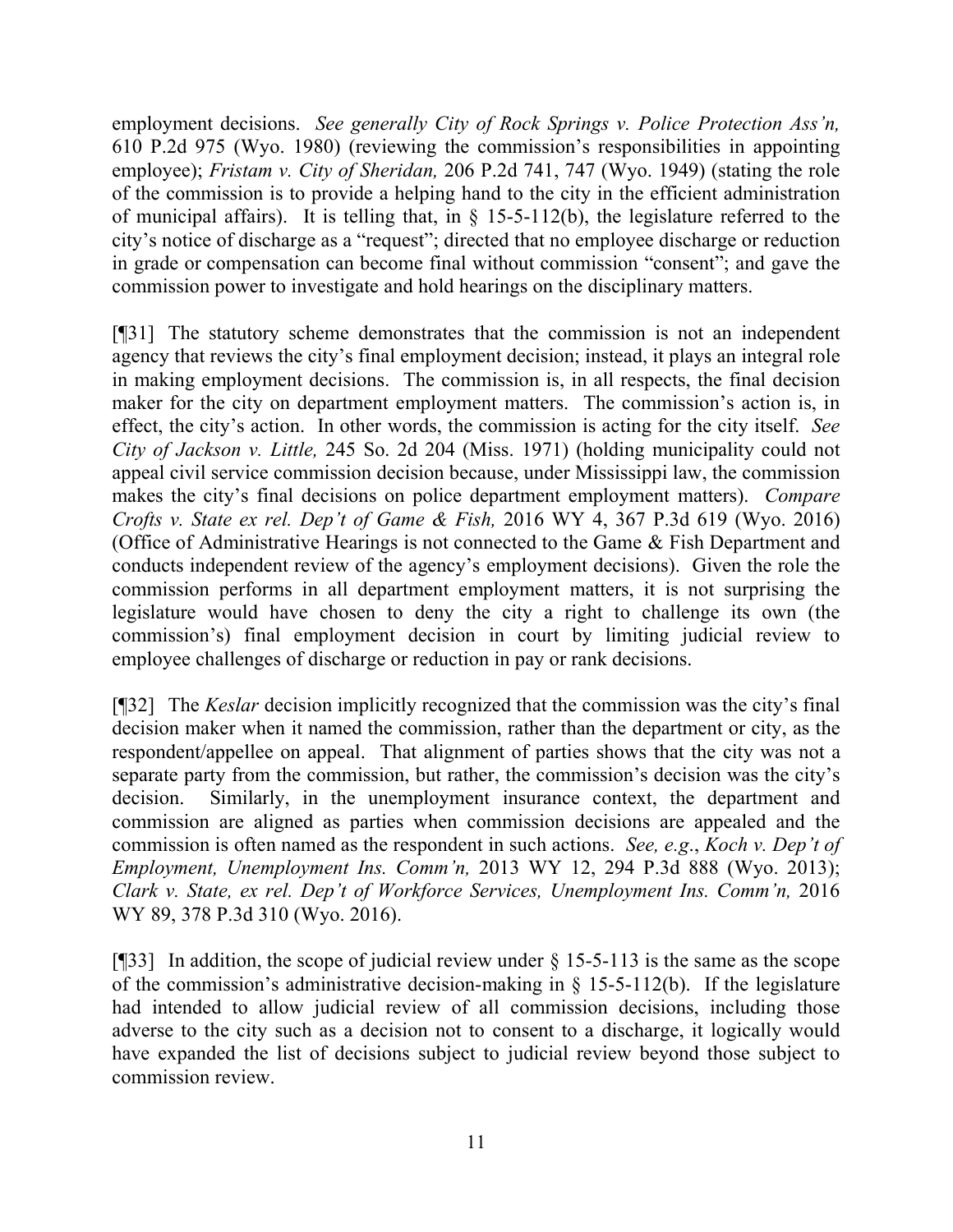[¶34] Finally, the civil service statutes demonstrate an overall legislative intent to protect police and fire department employees from unjustified discharge or reduction decisions. Section 15-5-112(b) allows discharge for any cause that will promote the efficiency of the service, so long as it is not political or religious in nature. The intent to protect employees from the vagaries of politics within the department is also demonstrated in § 15-5-116 which prohibits discharging or changing the amount of compensation of any employee, or promising or threatening to do so, for "giving, withholding or neglecting to make contributions or perform services for any political purpose" and officers or employees from soliciting "political contributions from any civil service employee." Giving employees the right to judicial review of commission decisions adverse to them furthers that legislative purpose. *See generally Anderson v. City of Sioux Falls,* 384 N.W.2d 666, 669 (S.D. 1986) (stating the fundamental purpose of civil service laws is to establish a merit system for selection of public service employees based upon competence, without regard to political considerations, and to safeguard employees against unjust charges of misconduct and inefficiency and from being discriminated against for religious or political reasons). That purpose would not be similarly advanced by giving the city the right to judicial review of commission decisions. *But*, *see generally*, *City of Casper v. Utech,* 895 P.2d 449 (Wyo. 1995) (considering, without a discussion of jurisdiction or the applicable statutes, city's appeal from decision of personnel board (not civil service commission) that there was insufficient evidence to support Utech's discharge).

# **3. Legislative History**

[¶35] The history of the relevant statutes is also important in the search for the legislature's intent with regard to the right of judicial review of agency decisions. *See Block* and *Albertson's, supra.* Originally, there were separate civil service statutory schemes for police and fire departments. The first civil service statutes pertaining to fire departments were adopted in 1933. At that time, like now, employees who were discharged or reduced in grade or compensation were given the right to a hearing or investigation by the commission to determine if the employment decision was "sufficient and established." The 1933 legislation did not provide any right to judicial review of commission decisions. 1933 Wyo. Sess. Laws, ch. 49 § 11. In 1937, the legislature authorized civil service commissions for police departments and provided for commission and judicial review of discharge decisions. 1937 Wyo. Sess. Laws, ch. 69 §§ 13-14.

[¶36] By 1965, police and fire departments were addressed together in the statutes, and the law included a right to judicial review of commission decisions:

> **The decision of the commission discharging or reducing any person in rank or pay may be reviewed by the district court** upon appeal in the following manner: The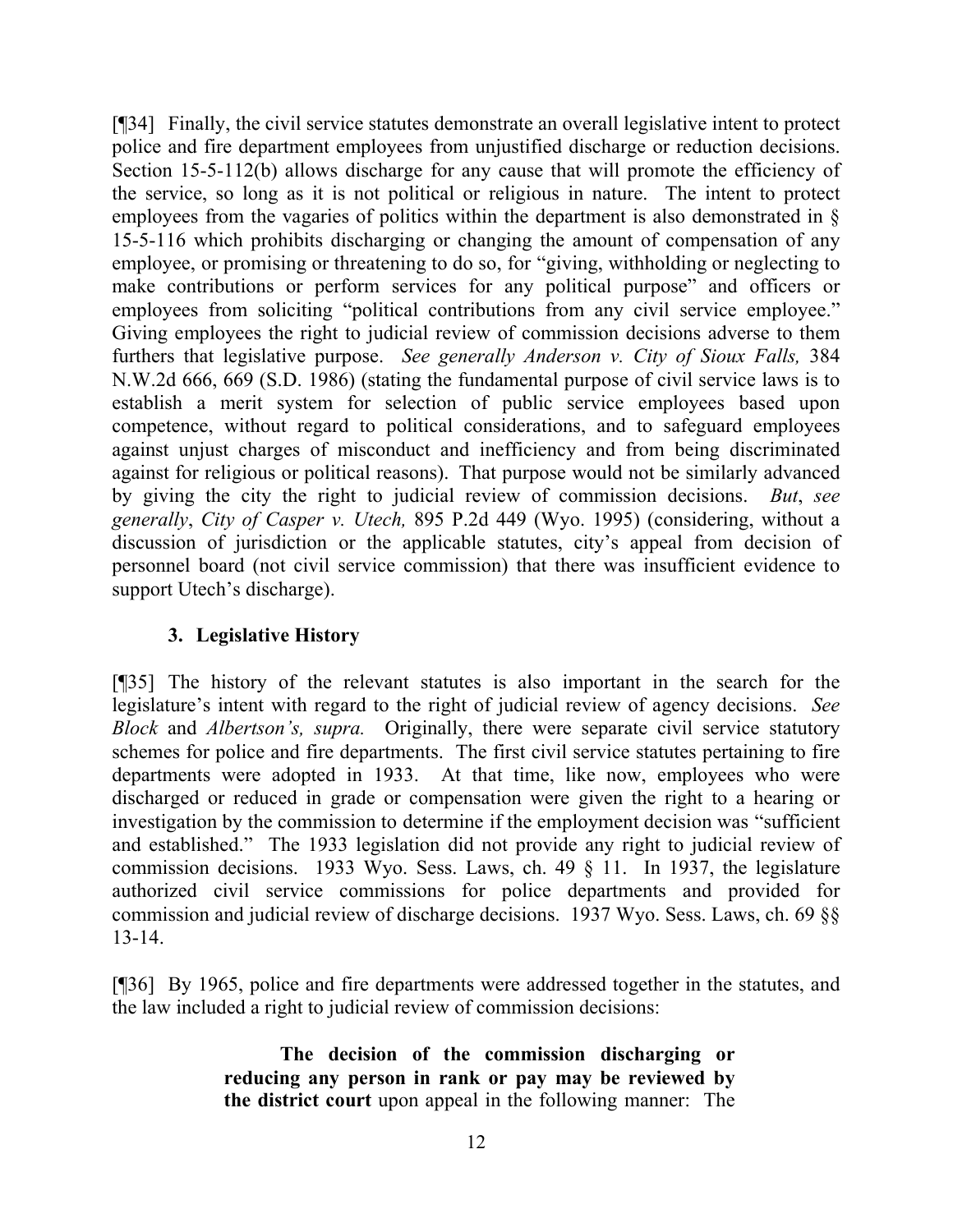appeal shall be taken by filing written notice within ten (10) days after the decision with the clerk of the city or town, and the clerk of the district court . . . When the notice of appeal is filed with the clerk of the district court, **the appellant shall** at that time execute and **file a sufficient bond** in the penal sum of two hundred dollars (\$200.00) with at least two sureties, approved by the clerk and **conditioned to prosecute the appeal without delay and, if unsuccessful, to pay all costs to which the city is put by reason of the appeal.**

Wyo. Stat. Ann. § 15.1-294 (1965) (emphasis added). The opening statement which describes appealable orders mirrors the current statute by focusing on decisions adverse to the employee, i.e., "[t]he decision of the commission discharging or reducing any person in rank or pay may be reviewed by the district court." The 1965 statute also required "the appellant" to post a bond "conditioned to prosecute the appeal without delay and, if unsuccessful, to pay all costs to which the city is put by reason of the appeal." Under this language, "the appellant" can only be the employee because it is illogical to require a city to post a bond recoverable by itself and because there is no reciprocal provision allowing an employee to claim against a bond posted by the city.

[¶37] In 1980, the legislature revised and renumbered the entire Title 15 which governs cities and towns to, in relevant part, eliminate obsolete or fully executed statutes, conform conflicting statutes, and eliminate duplicative or archaic language. Wyo. Laws 1980, ch. 38, preamble. The section providing for judicial review of civil service commission decisions was renumbered as § 15-5-113. The legislature retained the language authorizing judicial review of decisions "discharging or reducing any person in rank or pay" and adopted the procedure for judicial review in Rule 12 of the Wyoming Rules of Appellate Procedure. *Id.* 

[¶38] In the 1980 revision of the judicial review statute, the language requiring the appellant to post a bond which would pay the city's costs on appeal was omitted. As the preamble to the 1980 legislation stated, the legislature intended to modernize the statutory language, which included recognition of the specific procedures applicable to appeals from administrative decisions. Replacing the earlier language governing how to prosecute appeals of commission decisions with the W.R.A.P. 12 procedures was consistent with the purposes expressed in the preamble. It is not surprising the bond requirement was removed because Rule 12, which tracks the WAPA and sets forth procedures for judicial review of administrative decisions, generally does not require bonds.

[¶39] Importantly, the 1980 version of the statute did not change the language about the types of commission decisions that could be reviewed by the district court. Instead of making a generic statement such as "the decision of the commission may be reviewed by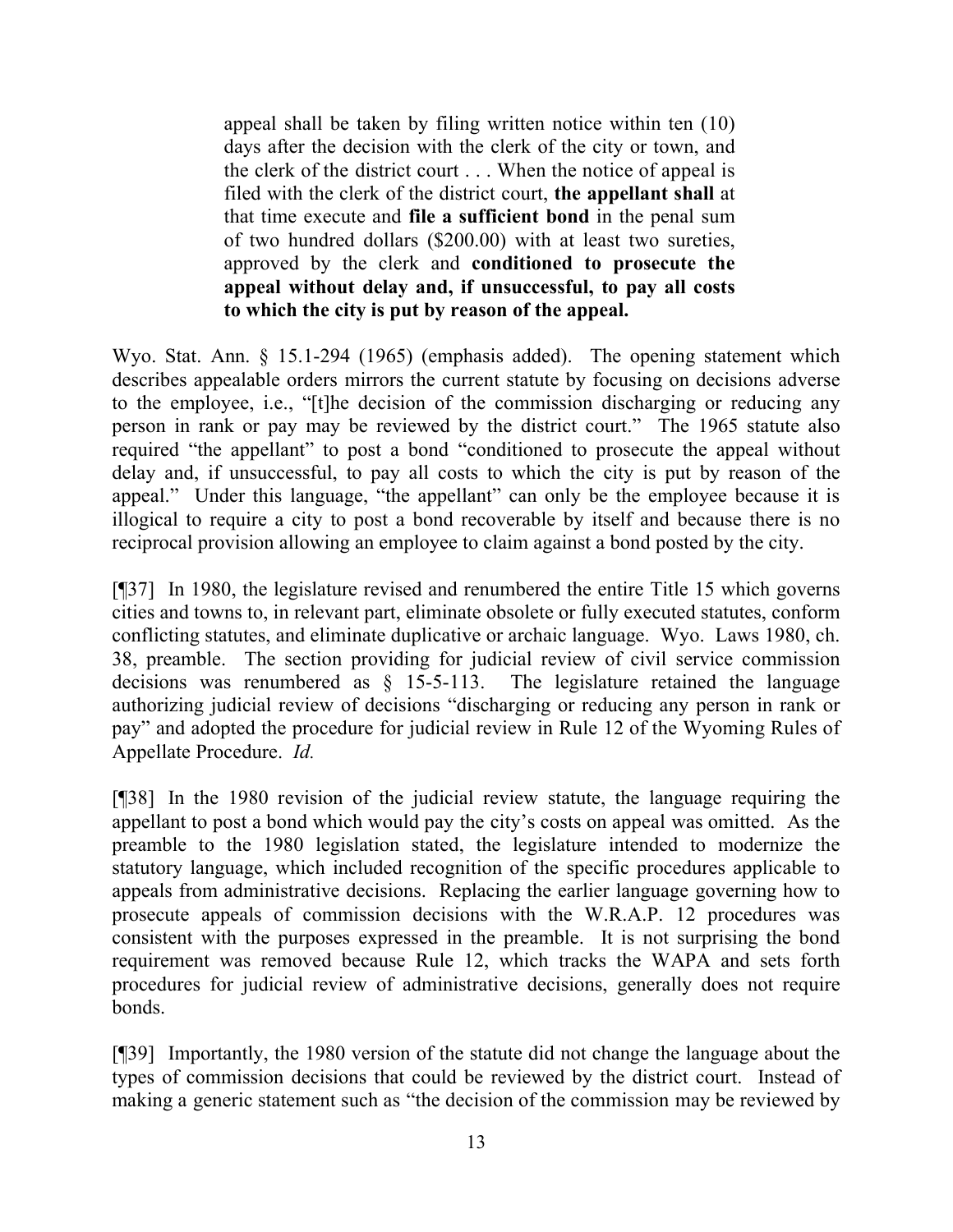the district court," it retained language authorizing judicial review of commission "decisions discharging or reducing any person in rank or pay." It, therefore, preserved the language which expressly allows for appeals only from decisions adverse to the employee. Unless this language limits judicial review to only those specific adverse decisions, it has no meaning at all.

[¶40] We conclude it is "fairly discernible" from the plain language of § 15-5-113, the entire civil service statutory scheme, the nature of commission action in department disciplinary actions, and the legislative history of the statutes providing for judicial review of commission decisions that the legislature intended only decisions adverse to the employee be subject to judicial review. The legislature did not expressly grant cities the right to judicial review of commission decisions refusing to consent to discharges of employees, and other indicators of legislative intent show that it did not mean to extend that right to cities. Given the right to judicial review of agency decisions is entirely statutory, the presumption in favor of review cannot be used to create a right that was not provided by statute and would be inconsistent with the civil service statutory scheme.

[¶41] The City also appears to argue that this Court ruled in *Keslar* that any time an agency like the Commission adopts WAPA procedures, the parties have the right to judicial review. The City overstates the holding in *Keslar.* As noted above, the *Keslar*  decision stated that because the city gave Keslar the opportunity for an administrative hearing on his suspension, the law of the case was that Keslar's suspension without pay amounted to a reduction in pay. That ruling brought the case directly under  $\S$  15-5-113 because reductions in pay are specifically subject to judicial review. Consequently, *Keslar* does not stand for the broad proposition that any time an agency adopts WAPA procedures or provides for an administrative hearing, any party to the hearing will automatically acquire a right to judicial review of the agency decision.

[¶42] Further, the City's assertion that the right to judicial review is created any time an agency adopts WAPA procedures is not consistent with  $\S$  16-3-114(a) which specifically allows the legislature to preclude or limit judicial review of agency decisions. The City's argument suggests that an agency can create the right to judicial review when the legislature has not authorized it. That is clearly inconsistent with our law which states that the right to judicial review of administrative decisions is entirely statutory, the absence of subject matter jurisdiction cannot be waived, and jurisdiction cannot be created by agreement between the parties. *Edsall,* ¶ 10, 375 P.3d at 802; *Casper Iron & Metal,* 845 P.2d at 391; *North Laramie Land Co. v. Hoffman,* 26 Wyo. 327, 329, 184 P. 226, 228 (1919).<sup>4</sup>

l

<sup>&</sup>lt;sup>4</sup> This case also raises the issue of whether a city/municipality, acting as employer, is a "person" to qualify for judicial review of agency action under  $\S 16-3-114(a)$ . Because our decision that the legislature did not authorize judicial review of the Commission's decision refusing to consent to Mr. Vance's discharge fully disposes of this case, we do not need to address that issue.